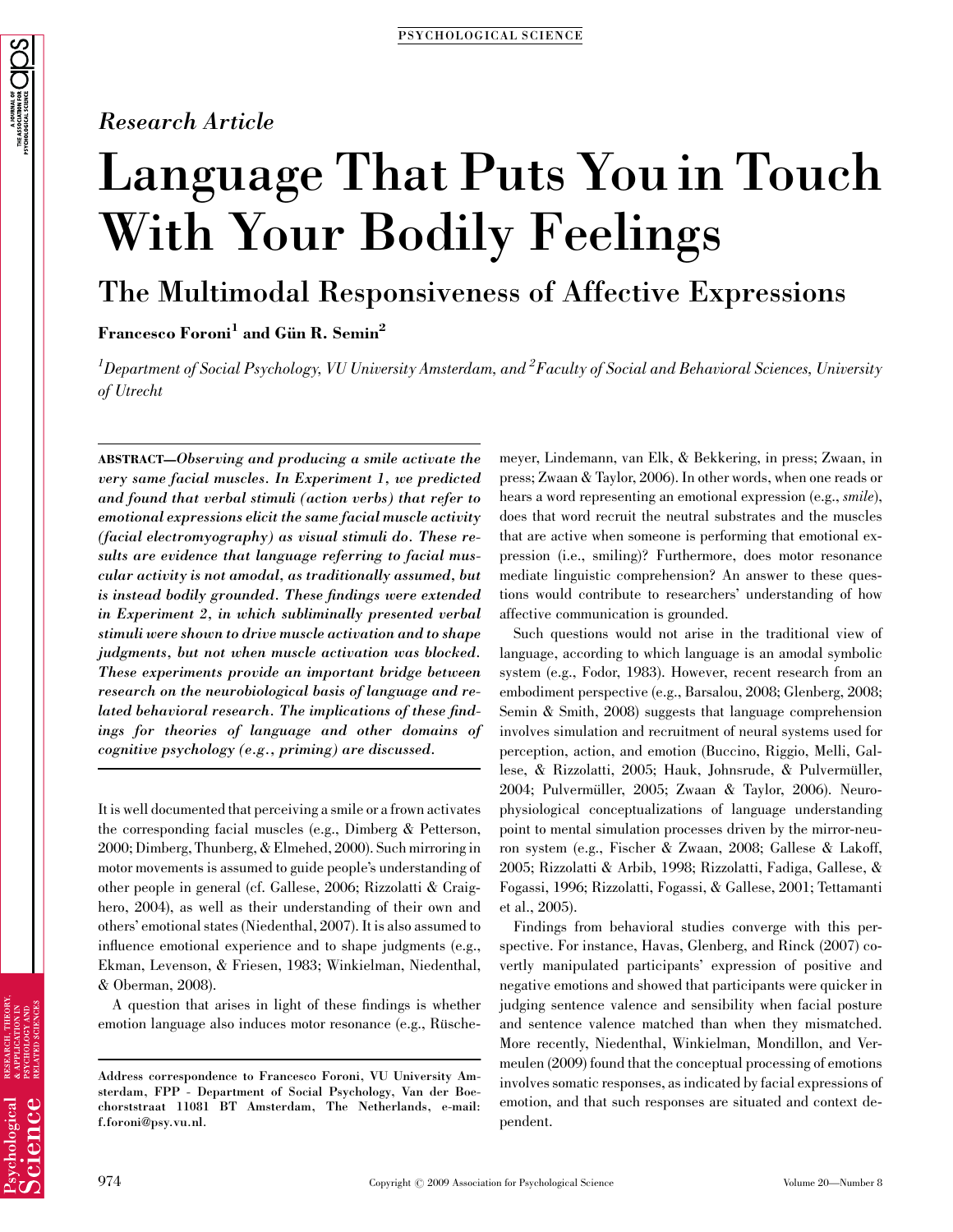Notably, no experimental work has investigated whether semantic stimuli induce motor resonance in facial muscles comparable to that demonstrated in the case of facial expressions of emotion (e.g., Dimberg et al., 2000). Thus, the objective of the first experiment we report here was to investigate whether semantic stimuli induce such motor resonance. In addition, we attempted to specify the characteristics of the semantic stimuli that are likely to do so (i.e., verbs referring directly to facial expressions, such as to smile, vs. abstract representations of emotion-related states, such as *funny*).

The second experiment we report extrapolated from the first by examining whether subliminally presented semantic stimuli influence affective judgments by inducing motor resonance. This study relied on a paradigm developed by Strack, Martin, and Stepper (1988), which has revealed that mechanically activating smiling muscles (zygomatic major) influences judgments of how funny a cartoon is. Finding that subliminal semantic stimuli have the same effect would indicate that verbally induced motor resonance is used in the understanding of emotional states and emotional experience and also contributes to the shaping of judgments (as argued, e.g., by Ekman et al., 1983, and Winkielman et al., 2008).

#### EXPERIMENT 1

To investigate whether verbal stimuli referring to emotional expressions induce the same facial muscle activation in a reader or perceiver, and to achieve optimal comparability with the facial-mimicry literature, we focused on two specific facial expressions of emotion (i.e., smiling and frowning) and states associated with these expressions (i.e., happy and angry; see, e.g., Dimberg et al., 2000). We assessed motor resonance by means of electromyographic (EMG) measurement of the zygomatic major and corrugator supercilii muscle regions. For the verbal stimuli, we selected a set of action verbs that unambiguously map the perceptual features of the emotional expressions (e.g., to smile, to frown) and a set of adjectives (e.g., funny, annoying) that refer to the states associated with those expressions but do not have an unambiguous or direct reference to a specific expression. We expected that concrete verbs referring directly to facial expressions would induce motor resonance more strongly than adjectives expressing emotional states, because abstract emotion terms do not refer directly to specific behaviors or movements (e.g., Semin & Fiedler, 1988).

#### Method

#### Participants and Stimulus Material

Thirty students (23 females, 7 males; 26 right-handed, 4 lefthanded; mean age  $= 21.2$  years) volunteered to participate in this experiment for pay. The stimulus materials consisted of 12 Dutch words (6 verbs and 6 adjectives) related to positive and negative emotional expressions. (English translations in some

of verbs is clearly distinct from other forms.) In a pretest, participants rated each stimulus word on a 7-point scale ranging from very negative to very positive. The ratings were analyzed in a two-factor design with emotional expression (positive vs. negative) and linguistic category (action verb vs. adjective) as repeated measures variables. Positive emotion words  $(M = 6.94,$  $SD = 0.91$ ) were rated as more positive than negative emotion words ( $M = 2.76$ ,  $SD = 1.06$ ),  $F(1, 14) = 96.78$ ,  $p_{rep} = .99$ . No other effect was significant. Earlier research showed that distinct facial reactions to facial stimuli arise between 500 and 1,000 ms after stimulus onset (e.g., Dimberg et al., 2000). We expected critical effects to occur between 1,000 and 2,000 ms after stimulus onset because of the slower processing of verbal material (e.g., Snodgrass & McCullough, 1986).

#### Procedure, Apparatus, and Data Acquisition

The verbal stimuli were sequentially presented on a monitor in a soundproof experimental chamber. Each trial started with a fixation point (500 ms) that was followed by a baseline interval of 3 s and then the stimulus word for 6 s. The intertrial interval was 3 s. Participants received five blocks of words, each consisting of the 12 test words and 15 fillers. Facial muscle activity was measured using miniature Ag/AgCl electrodes attached on the left side of the face, over the zygomatic major and the corrugator supercilii muscle regions (Fridlund & Cacioppo, 1986). The skin was cleaned and prepared to reduce electrode-site impedance to less than 11 kV. The raw EMG activity was measured with a Neuroscan Synamps amplifier (Compumedics, El Paso, TX) at a sampling rate of 1000 Hz using two bipolar channels and a gain of 1,000. The digitized signal was filtered using a notch filter at 50 Hz and a band-pass filter from 10 to 200 Hz.

cases are approximate, as no precise correspondence is available.) For positive emotional expressions, we used the verbs to smile (glimlachen), to laugh (lachen), and to grin (grinniken) and the adjectives comical (komisch), funny (grappig), and entertaining (lollig). For negative emotional expressions, we used the verbs to frown (fronsen), to cry (huilen), and to squeal (janken) and the adjectives irritating (irritant), frustrating (frustrerend), and annoying (vervelend). (Note that in Dutch, the infinitive form

#### Data Preparation and Analyses

Phasic facial EMG responses (in microvolts) were scored and averaged over intervals of 250 ms during the first 2 s of stimulus presentation. The EMG responses were expressed as change in activity from the prestimulus level (i.e., 1,000 ms before stimulus onset). Separate analyses of variance were performed for the zygomatic and corrugator muscle regions. As suggested by other researchers (e.g., Dimberg, Thunberg, & Grunedal, 2002; Kirk, 1968), we used Geisser-Greenhouse conservative  $F$  tests to reduce the likelihood of positively biased tests. A priori comparisons between means (e.g., verbs vs. adjectives) were evaluated by t tests.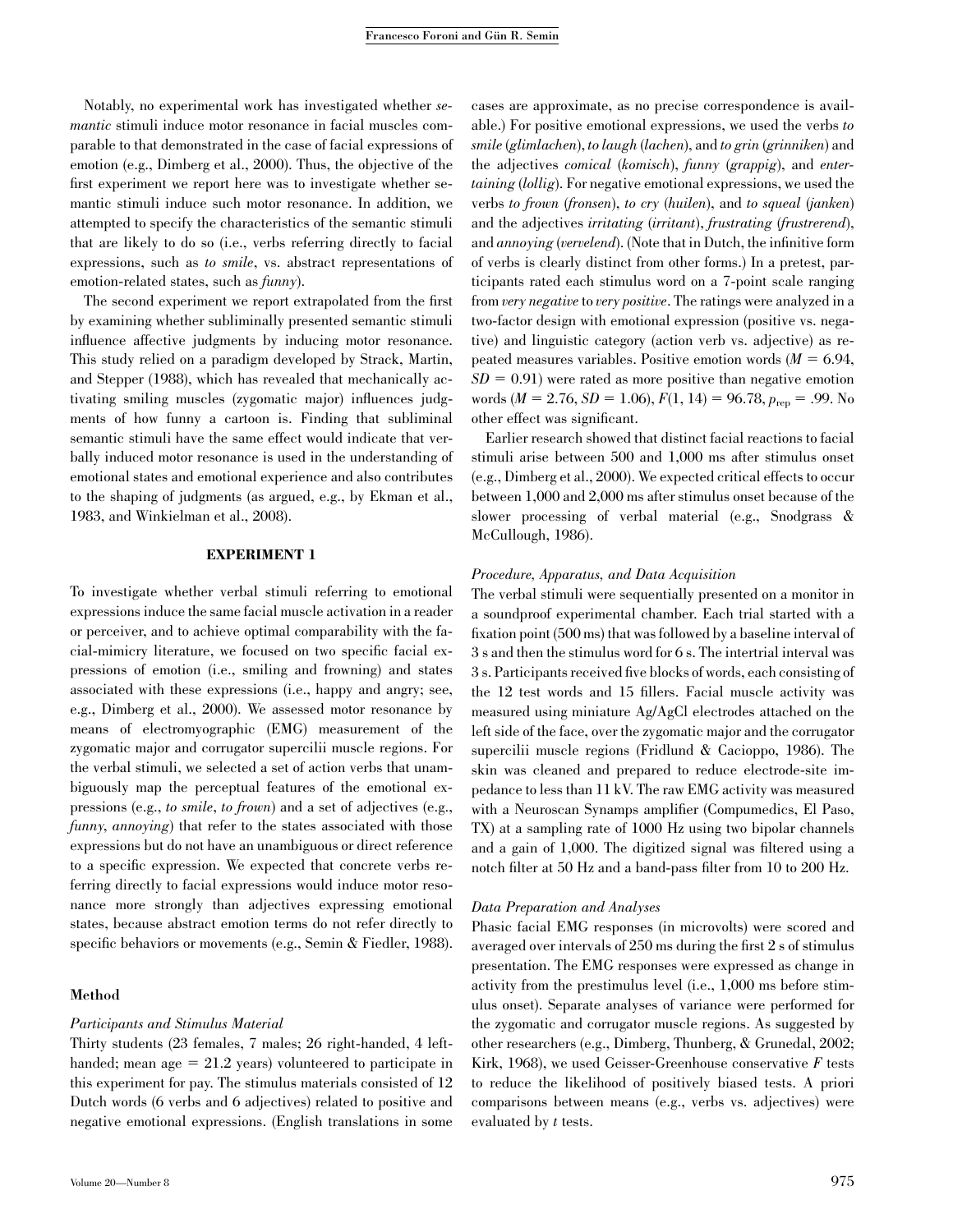The data were analyzed in a three-factor design with emotional expression (positive vs. negative), linguistic category (action verb vs. adjective), and period (eight intervals of 250 ms each) as repeated measure variables.

#### Results

#### Zygomatic Major Muscle

Figure 1 shows the results for the zygomatic major muscle. Our main hypothesis was confirmed by the significant three-way interaction of linguistic category, emotional expression, and period,  $F(3, 97) = 2.78$ ,  $p_{\text{rep}} = .93$ ,  $\eta_p^2 = .09$ . Participants showed a significant increase in activation of the zygomatic major muscle when presented with words related to positive emotion. However, this effect was qualified by linguistic category: Activation was significantly stronger for action verbs (e.g., to smile) than for adjectives (e.g., funny) after 1,000 ms, all  $p_{\text{ren}}$  > .92. This result was paralleled by the larger inhibition produced by action verbs than by adjectives for the negative emotional expressions. The negative verbs produced a significant inhibition of the zygomatic major (after 1,000 ms, all  $p_{\rm{res}}$ ) .88), whereas the negative adjectives did not. In general, zygomatic major EMG activity increased over time,  $F(2, 45) =$ 4.26,  $p_{\text{rep}} = .94$ ,  $\eta_p^2 = .13$ , and was larger for positive words than for negative words,  $F(1, 29) = 4.09$ ,  $p_{\rm rep} = .91$ ,  $\eta_p^2 = .12$ . The significant Emotional Expression  $\times$  Period interaction,  $F(1, 0)$ 38) = 4.75,  $p_{\text{rep}} = .94$ ,  $\eta_p^2 = .14$ , reflected the fact that negative words were not associated with an increase in EMG activity over time, whereas positive words were associated with a significant increase.

#### Corrugator Supercilii Muscle

Figure 2 shows the results for the corrugator supercilii muscle and reveals the expected pattern. Our main hypothesis was again confirmed by the significant three-way interaction of linguistic category, emotional expression, and period,  $F(4, 116) =$ 2.38,  $p_{\text{rep}} = .91$ ,  $\eta_p^2 = .08$ . Participants registered a larger activation of the corrugator supercilii when presented with negative verbs than when presented with negative adjectives and with positive verbs and adjectives. They showed a significant inhibition of the corrugator supercilii muscle when presented with both positive action verbs (after 500 ms, all  $p_{\text{ren}}$ s > .91) and positive adjectives (after 500 ms, except at 1,750 ms, all  $p_{\text{rep}}$ s > .92). Overall, EMG activity changed significantly over time,  $F(2, 49) = 4.93, p_{\text{rep}} = .96, \eta_p^2 = .14$ . Moreover, positive words, in general, yielded a larger inhibition than negative words,  $F(1, 29) = 4.37$ ,  $p_{\rm rep} = .92$ ,  $\eta_p^2 = .13$ . Response to negative words did not change over time, whereas positive words inhibited the corrugator supercilii progressively over time, as revealed by the Emotional Expression  $\times$  Period interaction,  $F(3, 81) = 2.92, p_{\text{rep}} = .92, \eta_p^2 = .09.$ 

#### Discussion

The results clearly demonstrate motor resonance to unambiguous verbal expressions of emotion (action verbs: e.g., to smile, to frown); the corresponding muscles (i.e., zygomatic major and corrugator supercilii) were recruited after participants read these words. Such motor resonance was also observed for abstract terms (adjectives representing corresponding emotional states). In this case, however, the resonance was usually sig-



Fig. 1. Results from Experiment 1: mean facial electromyographic response for the zygomatic major muscle region, plotted in intervals of 250 ms, during the first 2 s of exposure to the verbal stimulus. Results are shown separately for each combination of linguistic category and emotional expression.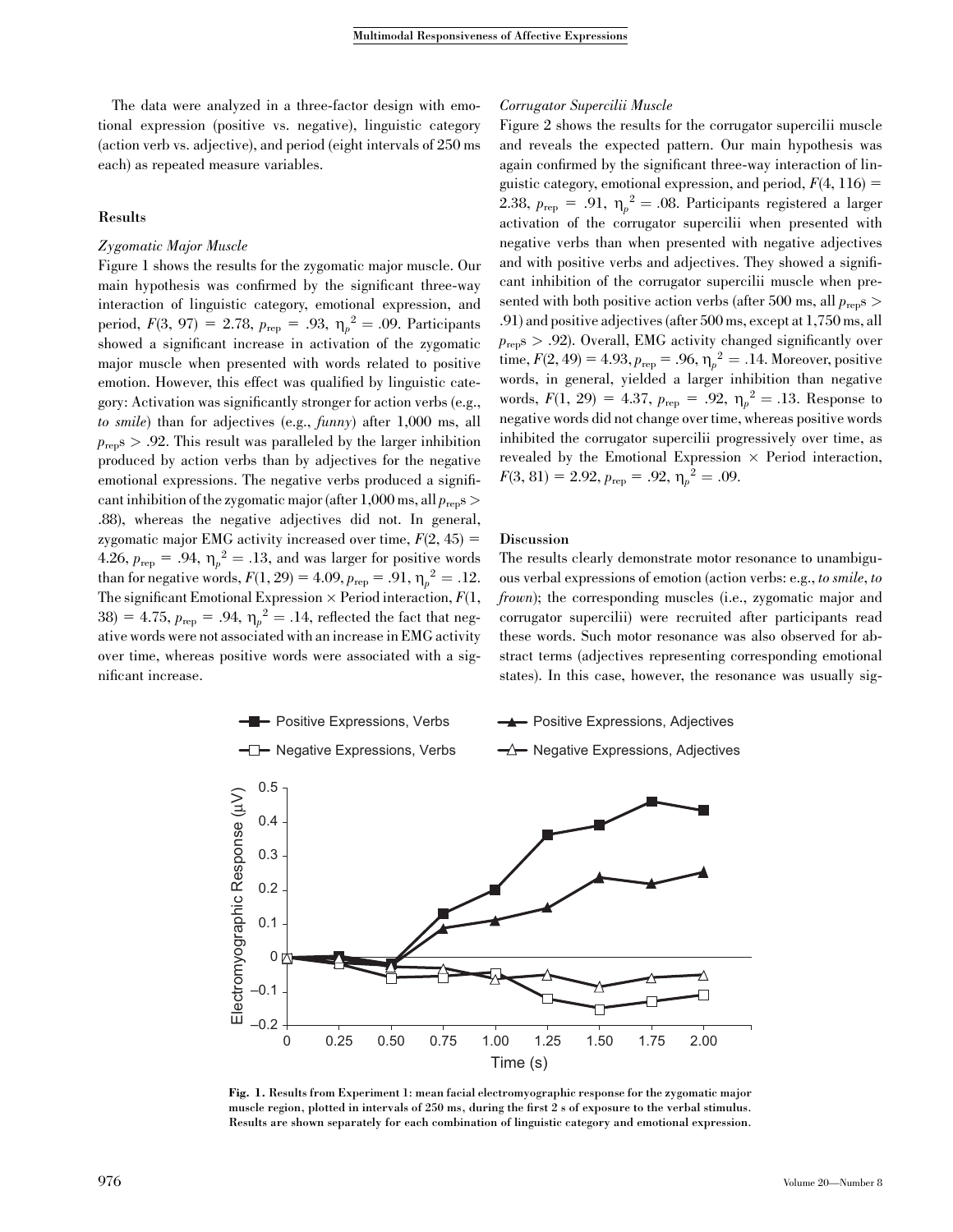

Fig. 2. Results from Experiment 1: mean facial electromyographic response for the corrugator supercilii muscle region, plotted in intervals of 250 ms, during the first 2 s of exposure to the verbal stimulus. Results are shown separately for each combination of linguistic category and emotional expression.

nificantly weaker in intensity. This pattern of results parallels nearly perfectly those reported when facial expressions were the stimuli (e.g., Dimberg & Petterson, 2000; Dimberg et al., 2000). The findings provide unequivocal evidence for the suggested commensurability of linguistic and visual stimuli. These results also demonstrate that verbal stimuli referring to emotional expressions are embodied. Furthermore, they suggest that the communicative potency of language is not merely symbolic, but also somatic.

#### EXPERIMENT 2

Experiment 2 was designed to extend the findings of the first experiment by examining the impact of subliminally presented verbal stimuli on social judgments and the role that motor resonance may play in this process. To this end, participants were presented subliminally with verbal stimuli (verbs vs. adjectives) and asked to rate how funny a series of cartoons were. For some participants, motor resonance was inhibited (i.e., participants held a pen with their lips; see Strack et al., 1988). We predicted that in the uninhibited condition, motor resonance would be a function of the linguistic category. The results of Experiment 1 suggest that if motor resonance is responsible for shaping affective judgments (e.g., Strack et al., 1988), verbs referring to positive expressions (e.g., to smile) would enhance funniness ratings, whereas verbs representing negative expressions (e.g., to frown) would depress these ratings. We did not expect the same result for adjectives, which had been shown to induce weaker motor resonance. Moreover, if language is embodied,

then these effects would be nullified when the relevant muscles were inhibited.

#### Method

One hundred sixty-four students (105 females, 59 males; mean  $age = 20.7 years)$  volunteered to participate in this experiment for pay. In addition to the 12 stimulus words from Experiment 1, the stimulus materials included 24 cartoons selected on the basis of a pretest. In the pretest, the cartoons were rated for funniness by an independent sample. We selected 24 cartoons that on average were around the midpoint of the funniness scale  $(M = 5.75, SD = 0.18).$ 

Each trial started with a fixation point. After a variable interval (500–1,500 ms), a stimulus word was presented for 30 ms, preceded and followed by a 30-ms mask consisting of a string of Xs. Participants were instructed to press the space bar as soon as they saw a flash (i.e., mask). Postexperimental debriefing determined that participants were unaware that words were subliminally presented. A cartoon was presented after each masked word and stayed on the screen until the participant read the caption and rated how funny the cartoon was (on a 9-point scale from not at all funny to extremely funny). There were 24 trials. Each trial consisted of one verbal stimulus and one cartoon, randomly combined for each participant.

Each participant was randomly assigned to one of eight between-participants conditions of the  $2 \times 2 \times 2$  design: Linguistic Category (action verb vs. adjective)  $\times$  Emotional Expression (positive vs. negative)  $\times$  Muscle Condition (no in-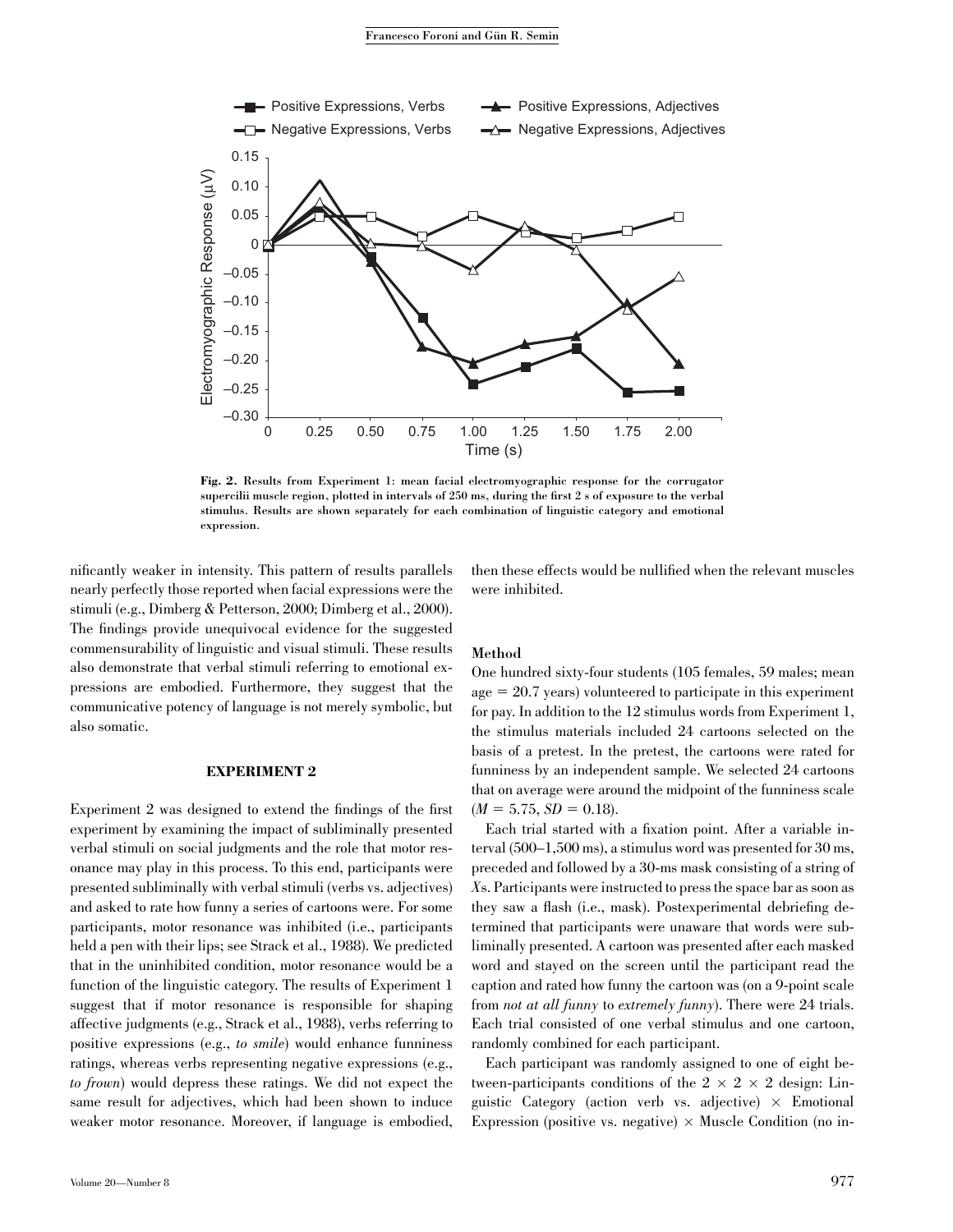

Fig. 3. Results from Experiment 2: mean funniness rating as a function of linguistic category, emotional expression, and muscle condition.

hibition vs. inhibition). Participants in the inhibition condition held a pen between their lips. This position is known to inhibit facial muscle activity and to preclude muscle resonance (e.g., Niedenthal, 2007).

#### Results

Funniness ratings were aggregated for each participant to yield a funniness score.<sup>1</sup> These ratings are presented in Figure 3. The predicted three-way interaction of linguistic category, emotional expression, and muscle condition was significant,  $F(1, 156) =$ 4.31,  $p_{\text{rep}} = .92$ ,  $\eta_p^2 = .03$ . Participants in the no-inhibition condition showed the expected two-way interaction between linguistic category and emotional expression,  $F(1, 74) = 4.49$ ,  $p_{\text{rep}} = .93, \; \eta_p^2 = .06.$  Participants' judgments after positive adjectives ( $M = 4.49$ ,  $SD = 0.94$ ) and after negative adjectives  $(M = 4.63, SD = 1.13)$  did not differ significantly,  $t < 1$ . In contrast, as hypothesized, participants in the positive-verbs condition rated the cartoons significantly funnier  $(M = 4.88,$  $SD = 0.80$ ) than participants in the negative-verbs condition  $(M = 4.09, SD = 1.00), t(35) = 2.69, p_{\text{rep}} = .96, \eta_p^2 = .88.$ Also as expected, when participants' motor resonance was inhibited, the two-way interaction was not significant  $(F < 1)$ , and neither were the other comparisons  $(ts < 1)$ .

#### Discussion

The second experiment revealed that even when verbal stimuli are presented subliminally, they influence affective ratings. Notably, and as predicted, this effect was obtained only when there was a potential for motor resonance, and not when this possibility was blocked. This particular comparison between the inhibition (pen) and no-inhibition (no-pen) conditions further highlights how motor resonance induced by verbal stimuli contributes to judgments.

Moreover, the type of verbal stimulus appears to influence judgments. Motor resonance is present for verbs referring to emotional expressions, and to some extent for adjectives referring to emotional states. The intensity difference in motor resonance found in Experiment 1 appears to be reflected in the differential effect of verbal stimuli on judgments (verbs show an effect, whereas adjectives do not). It could be argued that motor resonance has to reach a certain threshold in order to have an impact on judgments.

This pattern of data cannot be explained by a simple evaluative difference between positive and negative emotional words (i.e., affective priming). Within each emotional category, the verbs and adjectives were matched in valence (see Experiment 1). Thus, the differential effects of the two linguistic categories (verbs vs. adjectives) in the no-inhibition condition and the lack

<sup>&</sup>lt;sup>1</sup>To ensure that our analysis included only those trials on which participants appeared to perform the priming task correctly, we excluded ratings from trials on which the reaction time (RT) on the simple RT task was too slow (RTs > 1,600 ms; 11.7% of all trials); such slow RTs indicate that the participant did not attend to the prime. Analyses including those trials yielded a similar pattern of results, but with slightly reduced statistical power.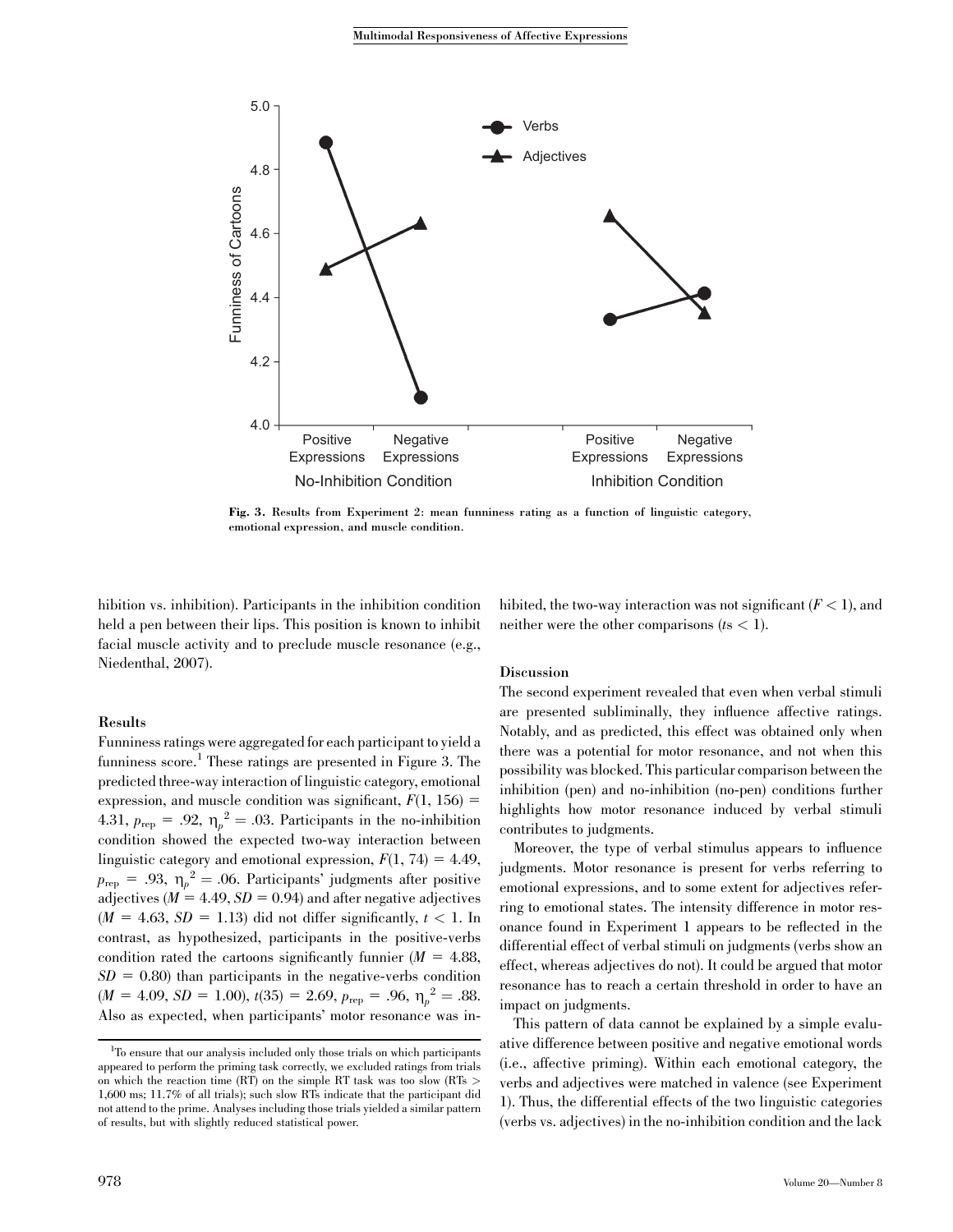of any effects in the inhibition condition cannot be accounted for by simple evaluative priming.

#### GENERAL DISCUSSION

The studies reported here were designed to cast the linguistic representation of specific affective expressions into a socially embodied framework. To this end, we built on earlier research showing (a) that observing a smile (or frown) induces a smile (or frown) response (e.g., Dimberg & Petterson, 2000; Dimberg et al., 2000) and (b) that a mechanically induced smile influences evaluative judgments (Strack et al., 1988) via proprioceptive feedback.

We have shown that exposure to verbs referring unambiguously to emotional expressions induces motor resonance comparable to that induced by exposure to facial expressions (e.g., Dimberg et al., 2000). Motor resonance is also induced, to a lesser degree, by exposure to more abstract verbal stimuli representing emotional states. In addition, we have shown that the subliminal presentation of verbs referring to facial expressions of positive and negative emotion shapes readers' evaluation of cartoons. Adjectives did not have the same effect. Finally, the differential pattern of judgments was not found when participants' facial muscle movement was blocked. These results have a number of implications.

One of the implications relates to recent work in neuroscience that has furnished new insights about the neural mapping of language, and action verbs in particular (Pulvermüller, 2005). In a recent functional magnetic resonance imaging (fMRI) study, Hauk et al. (2004) showed that listening to verbs referring to leg actions activates regions of the motor cortex responsible for control of the leg; in the case of verbs referring to hand actions, motor cortex regions responsible for hand control are activated, and so on. Using fMRI, Tettamanti et al. (2005) demonstrated somatotopic representation of actions described by simple sentences (e.g., "I kick the ball"). Although the fMRI research constitutes a fascinating illustration of the neural grounding of action verbs, the data remain ambiguous: They might reflect simulation of action after hearing action verbs (i.e., an association), or they might instead indicate that activity in motor areas of the brain is important for understanding these verbs. Although recent research by Buccino and his colleagues (2005) suggests a strong connection between action and language that originates in the brain and extends to the periphery of the body, the evidence we have presented provides a clear resolution to issues left open by earlier research.

Our findings that action verbs give rise to the same motor resonance demonstrated earlier for faces complement the neuroscientific findings just noted, but they also show that such resonance contributes to affective judgments. The two experiments presented here provide a clear embodied grounding of emotional language and thereby constitute an important bridge among the fields of social cognition and affective processes (e.g., Strack et al., 1988), psychophysiological work on mimicry (e.g., Dimberg et al., 2000), and neuroscientific work on language  $(e.g., Pulvermüller, 2005)$ . Our findings are clearly in line with the indexical hypothesis of language comprehension (Glenberg & Robertson, 1999, 2000), according to which language comprehension (e.g., understanding the verb to smile) leads to physical simulation of the events to be comprehended. In fact, this hypothesis posits that such simulation is necessary for comprehension. We have shown that such simulation occurs during language comprehension and, further, that it shapes people's judgments.

Finally, the differential results obtained using the two linguistic categories (verbs that refer to muscle activity and abstract adjectives) speak to other central research fields. For example, our findings provide a novel perspective on affective priming (e.g., Musch & Klauer, 2003). In the extensive research in this area, stimulus material has been carefully controlled for valence and semantic and other features (e.g., word length, frequency of occurrence). However, researchers have not attended to the distinctions among different categories of linguistic expressions. As we have shown, not all linguistic expressions have the same consequences. Certain categories induce motor resonance more than others and contribute differentially to the shaping of judgments. The implications of our findings for affective priming in particular and priming research in general are considerable. It appears that factors aside from valence and affective loading influence judgments. That is, words may influence judgments via motor resonance (when it reaches a certain threshold), and do not necessarily influence judgments through their positivity or negativity.

Acknowledgments—The research reported here was supported by the Royal Netherlands Academy of Arts and Sciences (Grant ISK/4583/PAH, awarded to the second author). We would like to thank John T. Cacioppo for his valuable comments on an earlier draft.

#### **REFERENCES**

- Barsalou, L.H. (2008). Grounded cognition. Annual Review of Psychology, 59, 617–645.
- Buccino, G., Riggio, L., Melli, G., Gallese, V., & Rizzolatti, G. (2005). Listening to action-related sentences modulates the activity of the motor system: A combined TMS and behavioral study. Cognitive Brain Research, 24, 355–363.
- Dimberg, U., & Petterson, M. (2000). Facial reactions to happy and angry facial expressions: Evidence for right hemisphere dominance. Psychophysiology, 37, 693–696.
- Dimberg, U., Thunberg, M., & Elmehed, K. (2000). Unconscious facial reactions to emotional facial expressions. Psychological Science, 11, 86–89.
- Dimberg, U., Thunberg, M., & Grunedal, S. (2002). Facial reactions to emotional stimuli: Automatically controlled emotional responses. Cognition & Emotion, 16, 449–472.